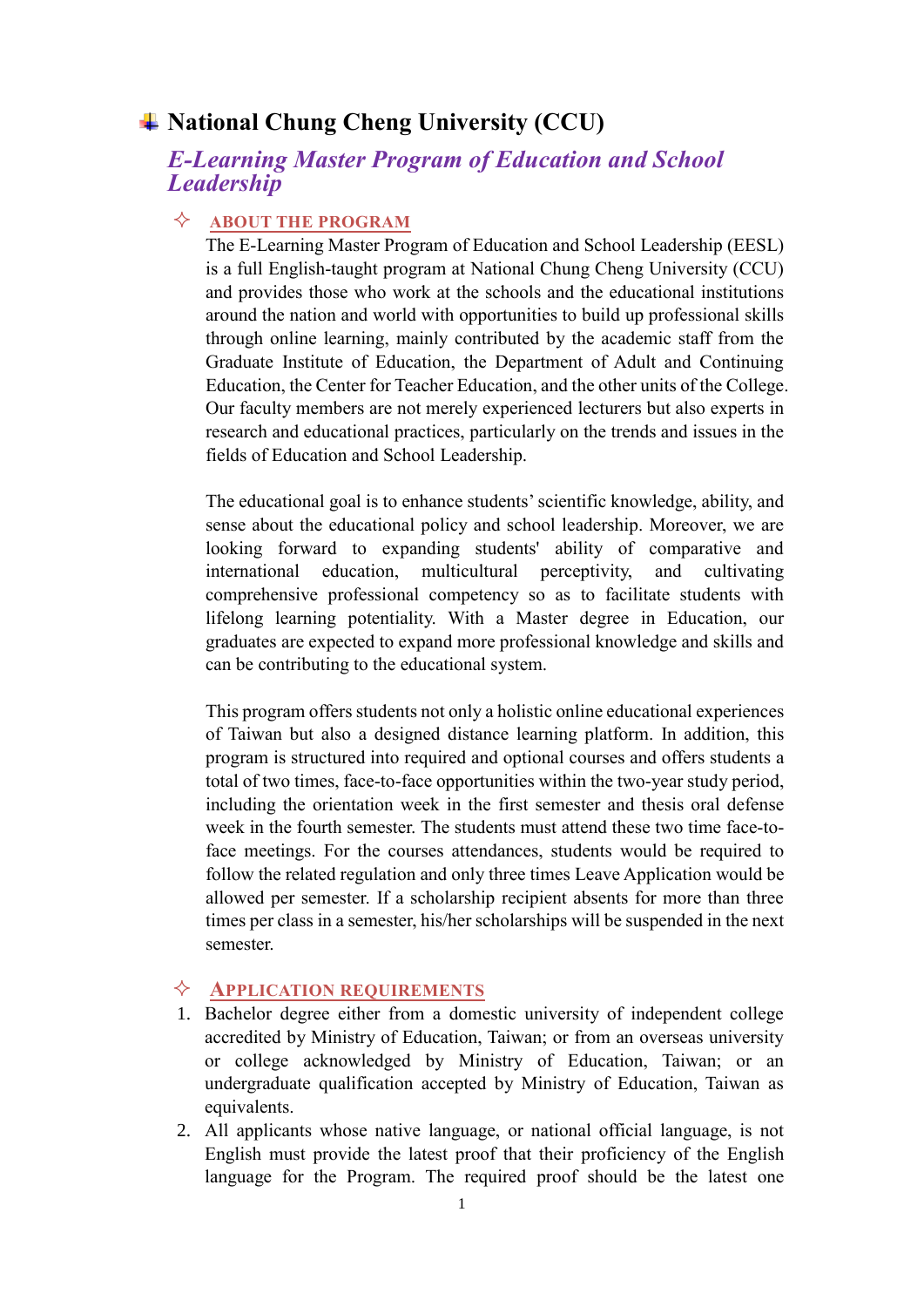acceptable English language qualification or tests report from one of the following: TOEIC, TOEFL (PBT, CBT, iBT), IELTS, CEFR, Cambridge Main Suite, BULATS, or GEPT of Taiwan.

3. Applicants should have employed at least one year and currently on the duty and the government or education related employment certificate should be provided as a required proof.

#### **REQUIRED DOCUMENTS FOR APPLICATION**

Applicants should provide the following documents:

- 1. Completed Application Form
- 2. Transcript of the highest-level education degree
- 3. Diploma of the highest-level degree
- 4. Verified English proficiency certificate or test report
- 5. Two recommendation letters
- 6. Study plan
- 7. Verified financial statement issued by a financial institution such as a bank
- 8. Declaration of Nationality (with applicant's signature)
- 9. Employment certificate or proof

#### **FIND MORE INFORMATION ABOUT APPLICATION**

**FOR MORE PROGRAM INFORMATION, PLEASE GO TO:** <http://elmd.ccu.edu.tw/> <https://www.facebook.com/ccuelmd/>

**FOR MORE UNIVERSITY INFORMATION, PLEASE GO TO:** <https://oia.ccu.edu.tw/index.php>

#### **CONTACT US**

Ms. Annie Huang/ Ms. Irene Ho Tel: +886-5-2720411 Ext 26259/ +886-5-2720411 Ext. 26256 E-mail: [ccuelmd@gmail.com](mailto:ccuelmd@gmail.com) Fax: +886-5-2724809 Mail Address: E-Learning Master Program of Education and School Leadership, College of Education, National Chung Cheng University 168, University Road, Ming-Hsiung, Chai-Yi County 62102, Taiwan